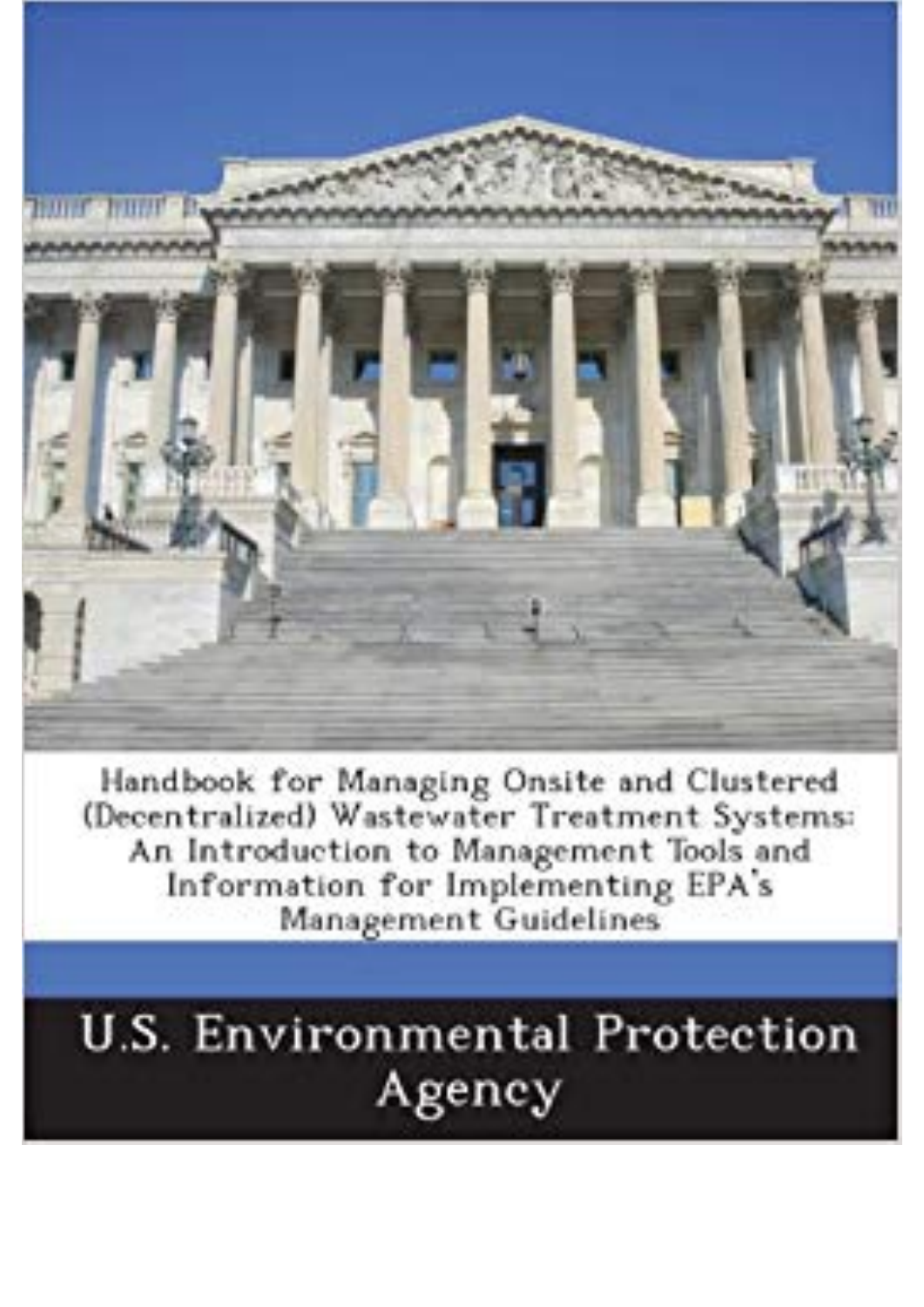*U.S. Environmental Protection Agency*

**Handbook for Managing Onsite and Clustered (Decentralized) Wastewater Treatment Systems: An Introduction to Management Tools and Information for Implementing EPA's Management Guidelines**

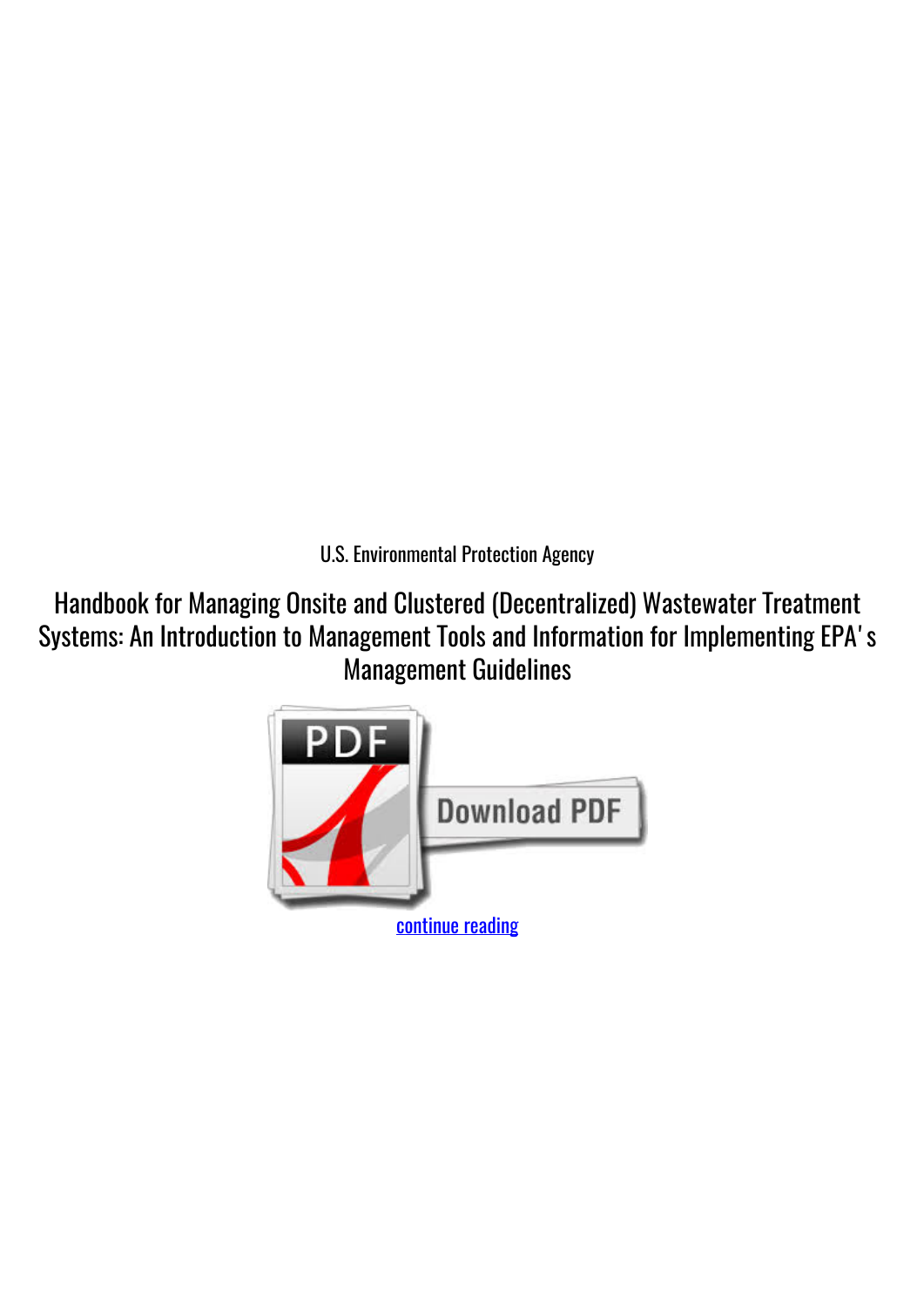The U. The EPA's battle to protect wellness and the environment sometimes appears through each of its official publications. This assortment of publications ranges from historic documents to reviews released in the brand new millennium, and features functions like: Bicycle for an improved Environment, Health Effects of Increasing Sulfur Oxides Emissions Draft, and Females and Environmental Wellness. The agency is charged with protecting human health and the surroundings, by composing and enforcing regulations predicated on laws passed by Congress.S. These publications outline fresh policies, detail issues with enforcing laws, document the need for brand-new legislation, and describe fresh tactics to make use of to solve these issues. Environmental Protection Agency (EPA) was presented on December 2, 1970 by President Richard Nixon.



[continue reading](http://bit.ly/2Tge8Fv)